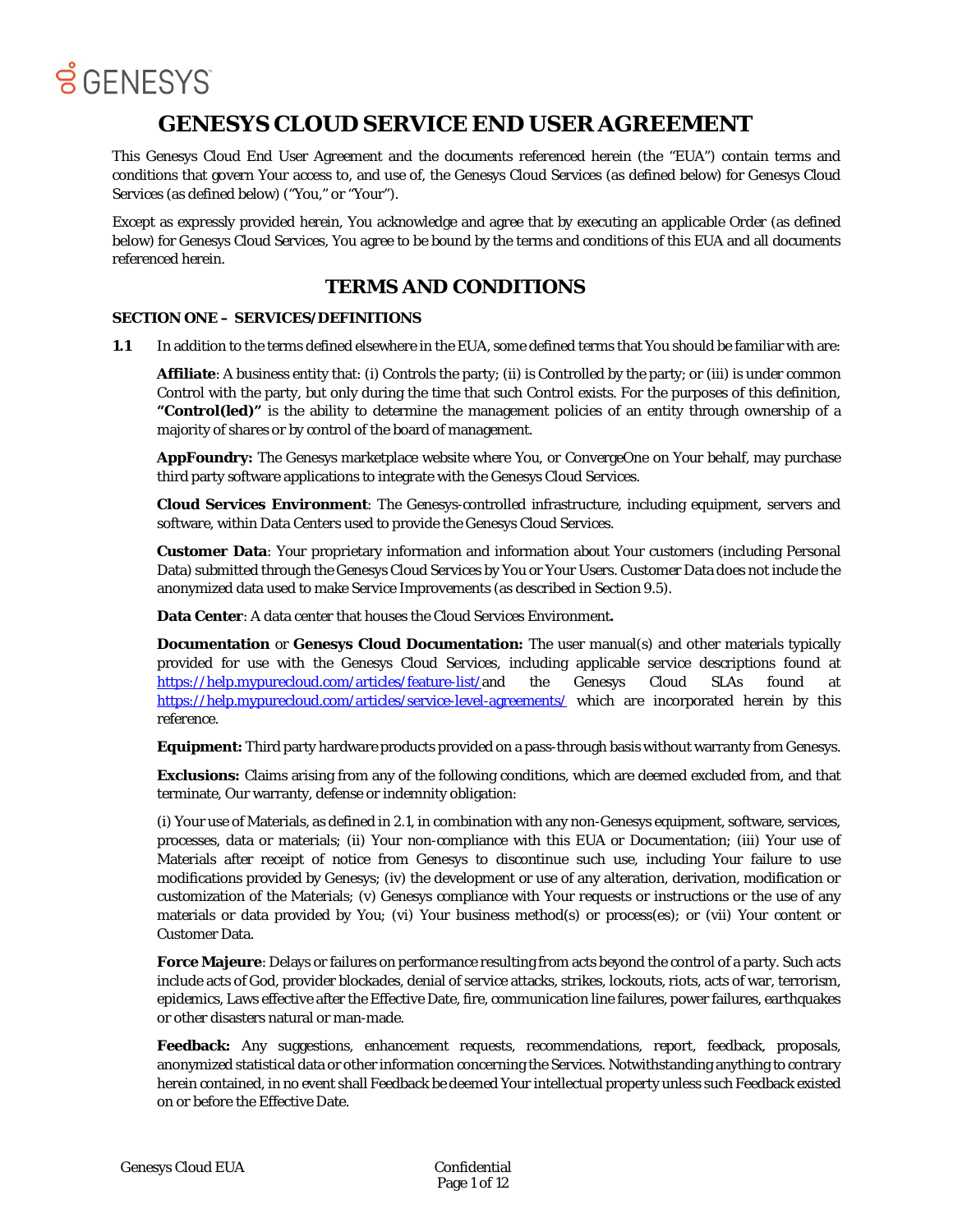**Genesys Cloud Services:** The Genesys Cloud service as made available to You using equipment, facilities and software owned or operated by or for Genesys as further described in the Documentation and the attached Genesys Cloud Schedule.

**Industry Standard(s):** Generally accepted cloud information security practices as reflected in the Genesys Cloud security policies and procedures

**Initial Subscription Term:** The Subscription Term specified in Your initial Order submitted on or after execution of this EUA.

Law(s): All domestic and international laws, statutes, rules, regulations, ordinances and other pronouncements having the effect of law.

**Malicious Code**: Viruses, worms, time bombs, corrupted files, Trojan horses and other harmful or malicious code, files, scripts, agents, programs, or any other similar code that may interrupt, limit, damage the operation of Genesys' or another's computer or property.

**Order:** The Solution Summary and any and all applicable supporting documents for the Genesys Cloud Services that You wish to procure from ConvergeOne.

**Personal Data:** Any information relating to Your customers that is protected by applicable privacy law.

**Related Parties**: A party's past, present and future officers, directors, employees, and other personnel, agents, insurers, reinsurers, servants, attorneys, parent company, subsidiaries and affiliates.

**Services:** the Genesys Cloud Services.

**Subscription Term:** The term of the Genesys Cloud Services You selected, as set forth in the Order.

**User**: An individual who is authorized by You and has been supplied a user identification and password(s) by You to access the Genesys Cloud Services on Your behalf.

**Support:** The support for the Genesys Cloud Services provided by ConvergeOne or as described in the Documentation.

#### **SECTION TWO – SCOPE OF USE**

- **2.1 Proprietary Rights.** All trademarks, service marks, patents, copyrights, trade secrets and other intellectual property rights in any and all Services hardware, Documentation, and any other materials, products or services provided to You or used in providing Services to You (collectively, **"Materials"**) are and shall remain the exclusive property of Genesys or its Affiliates, licensors or suppliers, as applicable, whether or not specifically recognized or perfected under applicable local law. Genesys and its Affiliates, licensors and suppliers reserve all rights not expressly granted in the EUA and own all rights in all derivative works of the Materials and any copy, translation, modification, adaptation or derivation (including any improvement or development) of the Materials.
- **2.2 Use of Materials and Services.** You will not, and will not permit or authorize any third party to: (i) sell, rent, lease, sublicense or otherwise make the Materials available to any third party except as expressly authorized by this EUA; (ii) modify or create any derivative works, functionally equivalent works, or translations of the Materials; (iii) copy any feature, design or graphic in, or disassemble, reverse engineer or decompile the Materials; (iv) access or use the Materials to compete with the Genesys Cloud Services or to assist anyone else in doing so; (v) remove or modify any proprietary markings or restrictive legends placed on any Materials; (vi) take any action that jeopardizes Our rights or the rights of Our business partners, licensors or suppliers in any Materials; (vii) use the Materials in a manner that is defamatory, harassing, hateful, infringing or otherwise causes damage or injury to any person, group, or property; (viii) use the Materials to transmit viruses or other deleterious code; (ix) perform unauthorized penetration testing or vulnerability scans; (x) damage, disable, overburden or impair the Materials or any other party's use of the Materials, or (xi) violate any Laws. You are responsible for any use of the Materials by your Affiliates. You take full responsibility for ensuring that all of your personnel, third party service providers, and all other third parties that access or use the Services comply with this EUA, and You will be liable for their acts and omissions.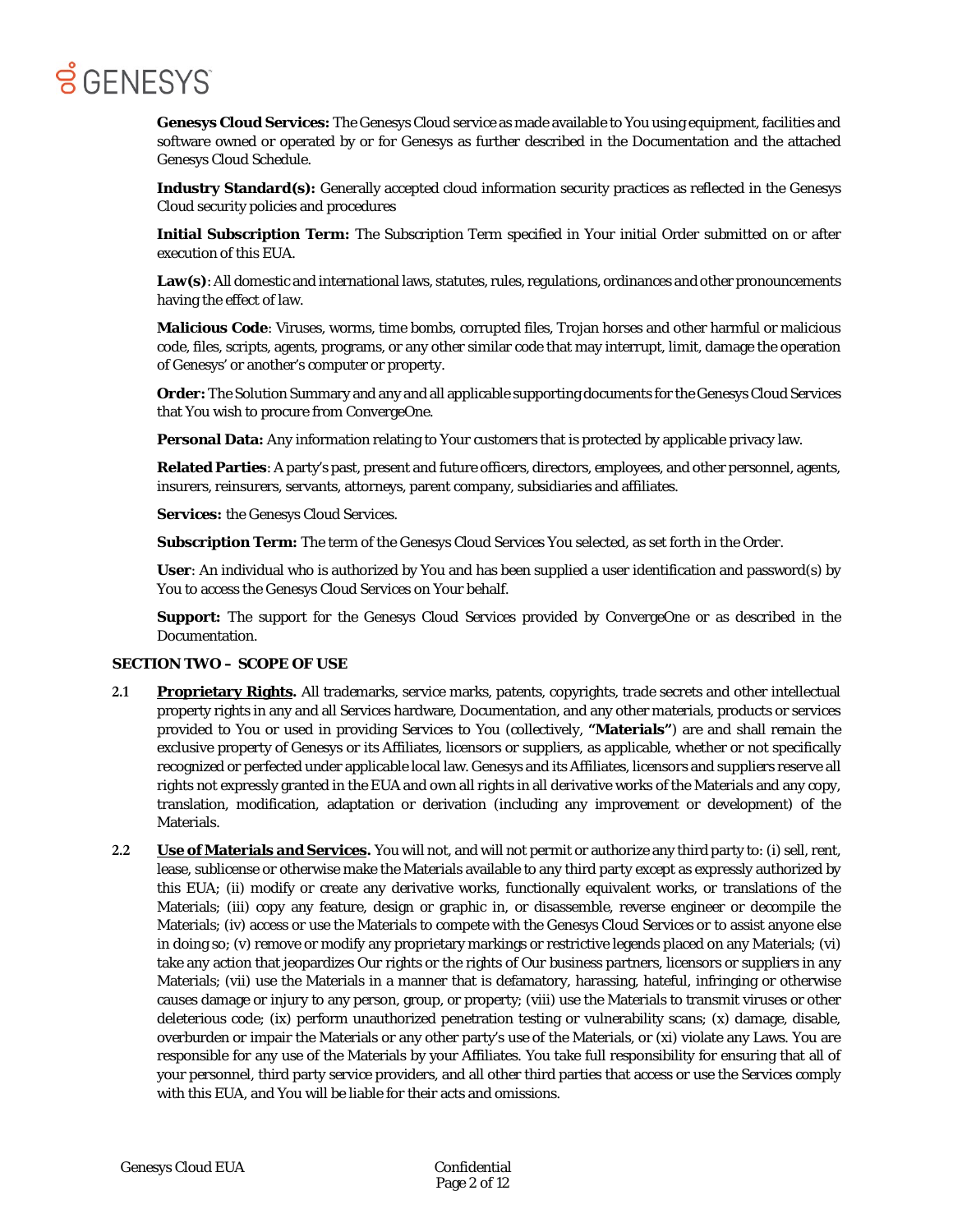- **2.3 Similar Materials and Services.** Subject to the confidentiality provisions of this EUA, nothing in this EUA precludes or limits Genesys, or Genesys business partners, licensors, or suppliers, including but not limited to ConvergeOne, in any way from (i) providing materials or services that are similar to materials or services provided or contemplated in this EUA, or (ii) developing deliverables or other materials or services that are similar to or compete with any materials or services developed as a result of this EUA, regardless of their similarity to any Materials. Genesys and Genesys business partners, licensors, or suppliers are free to use any concepts, processes, techniques, improvements or other know-how developed in the course of performance of this EUA (even if similar to materials, products and services provided hereunder) free from any use restriction or payment obligation. For the avoidance of doubt, but subject to this EUA, including this Section 2.3, Genesys does not claim any rights to Your Confidential Information.
- **2.4 Genesys Cloud Services Subscription**. Genesys grants You and Your Affiliates a non-exclusive, nontransferable, worldwide right, limited to the Term, to authorize Users solely within Your and Your Affiliates' organization to access the Genesys Cloud Services during the term of an Order for the Genesys Cloud Services, but only for Your own internal business purposes and subject to the terms and conditions of this EUA, the Genesys Cloud Schedule, the Documentation and any terms set out in the relevant Order.
- **2.5 Suspension of Genesys Cloud Services.** Genesys reserves the right to suspend the Genesys Cloud Services, or portion thereof, or reject or cancel the transmission of any information through the Genesys Cloud Service based upon (i) the reasonable belief of Genesys that Your use of the Genesys Cloud Services is in violation of Laws, (ii) Your failure to pay amounts when due, or (iii) an imminent compromise to the security or integrity of the Genesys Cloud Services Environment. As practicable depending on the circumstances, Genesys will provide notice of the suspension and keep You reasonably informed of efforts to restore the Genesys Cloud Services to You.

#### **SECTION THREE – CONFIDENTIALITY**

- **3.1 Parties and Exceptions**. For purposes of this EUA, the party disclosing Confidential Information is referred to as the **"Discloser"** and the party receiving Confidential Information is referred to as the **"Recipient." "Confidential Information"** means proprietary information of Discloser, or third-party proprietary information disclosed to Discloser, that is provided to Recipient. Recipient's obligations to protect Discloser's Confidential Information does not apply to information that: (i) is or becomes, through no act or omission of Recipient, publicly available; (ii) known by Recipient at the time of receipt, as shown by Recipient's contemporaneous written records; (iii) is subsequently and rightfully provided to Recipient by a third party, without restriction on disclosure; or (iv) is independently developed by Recipient without use of or access to Discloser's Confidential Information. Our, Our business partners, licensors and supplier's, Confidential Information includes the Materials and technical information relating to the Materials.
- **3.2 Confidentiality**. Recipient will safeguard the confidentiality of Discloser's Confidential Information, including at a minimum, the precautions taken by Recipient to protect its own Confidential Information, but in any event no less than reasonable precautions. Recipient will: (i) not disclose or use Discloser's Confidential Information for any purpose other than as contemplated by, and consistent with, the terms of this EUA, (ii) limit access to Discloser's Confidential Information only to its employees and agents who have a need to know such information and who are bound by written confidentiality obligations at least as protective as the requirements of this EUA, and (iii) not sell, transfer, disclose or otherwise make available Discloser's Confidential Information to any third party without the other party's prior written consent. If Recipient is required to disclose Discloser's Confidential Information under the terms of a subpoena, court order, governmental rule or regulation or other judicial requirement, unless legally prohibited from doing so, Recipient will promptly notify Discloser of the existence, terms and circumstances surrounding such a request or requirement so that Discloser may seek an appropriate protective order. If Discloser seeks a protective order, Recipient will reasonably cooperate in such effort at Discloser's expense. Subject to Recipient's compliance with the foregoing notice and cooperation obligations, Recipient will be allowed to make the required disclosure.
- **3.3 Return of Confidential Information**. The Recipient will return any tangible materials containing Confidential Information, and any copies or reproductions thereof, to the Discloser within thirty (30) days after the Discloser's written request (excluding backup media). Recipient agrees to undertake whatever action is reasonably necessary to remedy any breach of Recipient's confidentiality obligations or any other unauthorized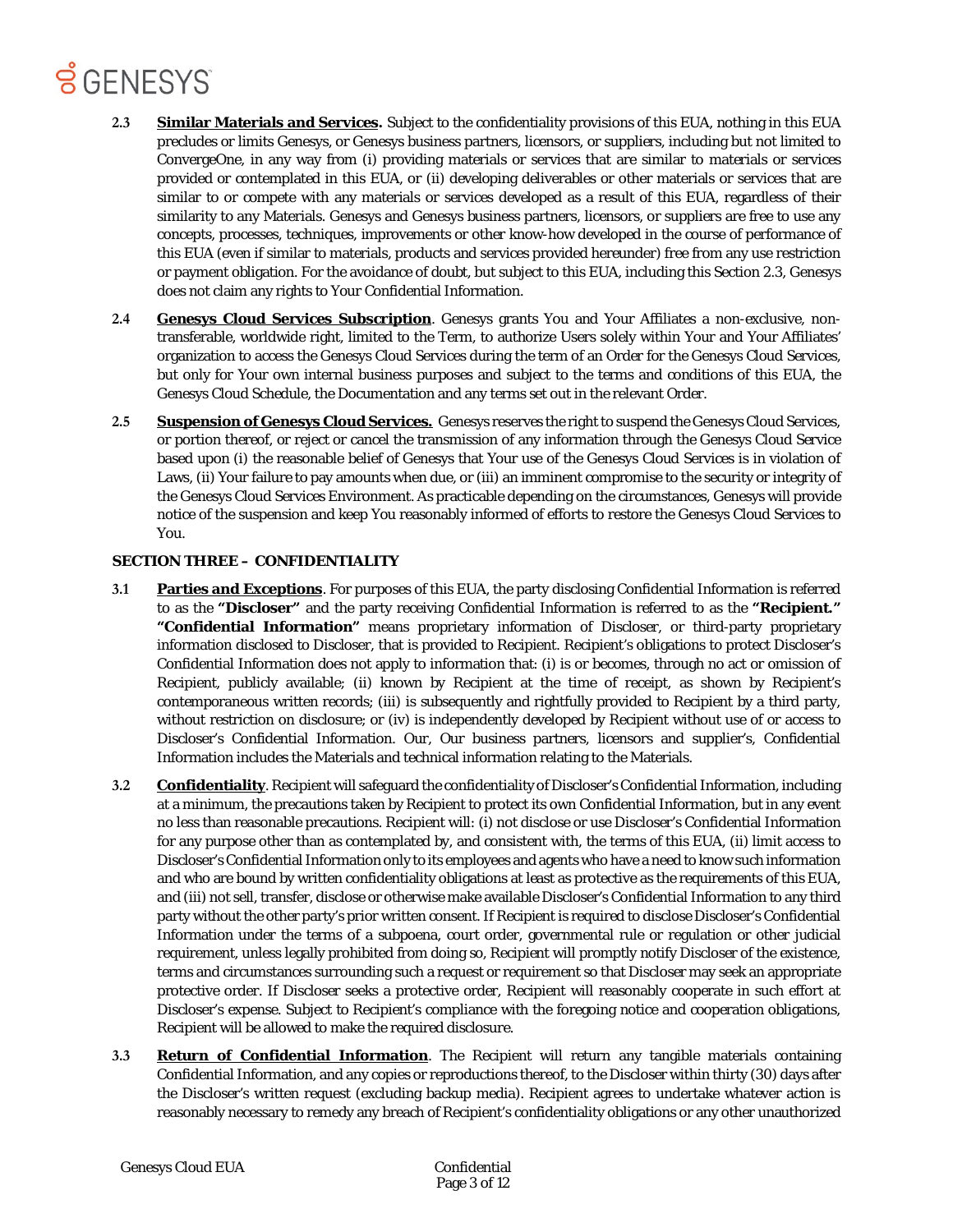

disclosure or use of the Confidential Information by Recipient, its employees, its agents, or contractors. The Recipient acknowledges that monetary damages may not be a sufficient remedy for unauthorized disclosure of Confidential Information and that the Discloser Party shall be entitled, without waiving any other rights or remedies, to such injunctive or equitable relief as may be deemed proper by a court of competent jurisdiction without the necessity of posting any bond.

#### **SECTION FOUR – RESERVED**

#### **SECTION FIVE – RESERVED**

#### **SECTION SIX – WARRANTIES**

- **6.1 Cloud Services Warranty.** Beginning on the date that the Initial Subscription Term commences, Genesys warrants to You that the Genesys Cloud Services will materially conform to the then-current description of the Genesys Cloud Services in the Documentation. If You become aware of any warranty breach, You must notify Genesys in writing. Your sole and exclusive remedy for breach of this warranty will be to either: (i) allow Genesys to modify the Genesys Cloud Services to conform to the current descriptions; or (ii) allow Genesys to provide a workaround solution that will reasonably meet Your requirements. If neither option is commercially reasonable, Genesys may terminate the EUA and refund any pre-paid, unused fees.
- **6.2 DISCLAIMER.** EXCEPT AS EXPRESSLY PROVIDED IN THIS SECTION 6 (WARRANTIES), ALL SERVICES AND OTHER MATERIALS OF ANY KIND, INCLUDING ANY AND ALL THIRD PARTY PRODUCTS, DELIVERABLES, CUSTOMIZATIONS, HARDWARE, PROFESSIONAL SERVICES, SUPPORT SERVICES, AND GENESYS CLOUD SERVICES, ARE PROVIDED "AS IS." TO THE MAXIMUM EXTENT PERMITTED BY LAW, GENESYS (AND GENESYS BUSINESS PARTNERS, LICENSORS AND SERVICE PROVIDERS, INCLUDING BUT NOT LIMITED TO CONVERGEONE) DISCLAIM ALL WARRANTIES, CONDITIONS, REPRESENTATIONS, INDEMNITIES AND GUARANTEES, WHETHER EXPRESS OR IMPLIED, ARISING BY LAW, CUSTOM, PRIOR ORAL OR WRITTEN STATEMENTS OR OTHERWISE (INCLUDING ANY WARRANTY OF MERCHANTABILITY, SATISFACTORY QUALITY, FITNESS FOR A PARTICULAR PURPOSE, TITLE, NON-INFRINGEMENT, COMPATIBILITY, SECURITY, QUIET ENJOYMENT, TIMELINESS, COMPLETENESS, OR ACCURACY). WITHOUT LIMITING THE FOREGOING, GENESYS DOES NOT WARRANT THAT USE OF ANY MATERIALS OR SERVICES WILL BE UNINTERRUPTED OR ERROR-FREE OR THAT ALL DEFECTS IN ANY SERVICES OR MATERIALS OF ANY KIND WILL BE CORRECTED. YOU ASSUME ALL RESPONSIBILITY FOR THE SELECTION OF THE SERVICES OR OTHER MATERIALS NECESSARY TO ACHIEVE YOUR INTENDED RESULTS. TO THE EXTENT THAT GENESYS CANNOT DISCLAIM A WARRANTY AS A MATTER OF APPLICABLE LAW, THE SCOPE AND DURATION OF SUCH WARRANTY WILL BE THE MINIMUM PERMITTED UNDER SUCH LAW.
- **6.3** GENESYS SHALL HAVE NO WARRANTY OBLIGATIONS TO THE EXTENT A CLAIM AROSE FROM THE EXCLUSIONS. FURTHER, THE REMEDIES SET FORTH IN THIS SECTION SIX (WARRANTIES) ARE YOUR SOLE AND EXCLUSIVE REMEDY(IES) FOR ANY BREACH OF THE FOREGOING WARRANTIES AND TO THE EXTENT THAT ANY OTHER AGREEMENT BETWEEN YOU AND GENESYS IS DETERMINED BY A COURT TO PROVIDE FOR A DIFFERENT REMEDY, THIS EUA SHALL CONTROL.

#### **SECTION SEVEN – LIMITATION OF LIABILITY AND INDEMNIFICATION**

**7.1 CONSEQUENTIAL DAMAGES EXCLUSION**. IN NO EVENT WILL GENESYS (AND ITS BUSINESS PARTNERS, LICENSORS OR SERVICE PROVIDERS, INCLUDING BUT NOT LIMITED TO CONVERGEONE) BE LIABLE FOR ANY OF THE FOLLOWING DAMAGES ARISING OUT OF OR IN CONNECTION WITH THIS EUA: (i) INCIDENTAL, SPECIAL, INDIRECT, CONSEQUENTIAL, OR PUNITIVE DAMAGES OF ANY CHARACTER REGARDLESS OF THE LEGAL THEORY ASSERTED, WHETHER BASED ON BREACH OF CONTRACT, BREACH OF WARRANTY, TORT (INCLUDING NEGLIGENCE), PRODUCT LIABILITY, STRICT LIABILITY OR OTHERWISE, (ii) COVER DAMAGES OR OTHER SIMILAR DAMAGES (INCLUDING THE COST OF PROCURING AN ALTERNATE VENDOR OR SERVICE); OR (iii) ANY LOSS OF PROFITS, BUINESS, GOODWILL (INCLUDING PECUNIARY LOSSES ARISING FROM LOSS OF GOODWILL), REVENUE, OR LOSSES RELATED TO STOPPAGE IN YOUR OPERATION. THE DAMAGES DESCRIBED IN THIS SECTION ARE EXCLUDED, EVEN IF A PARTY IS INFORMED OF THE POSSIBILITY OF SUCH DAMAGES, AND EVEN IF A REMEDY IS FOUND TO HAVE FAILED OF ITS ESSENTIAL PURPOSE.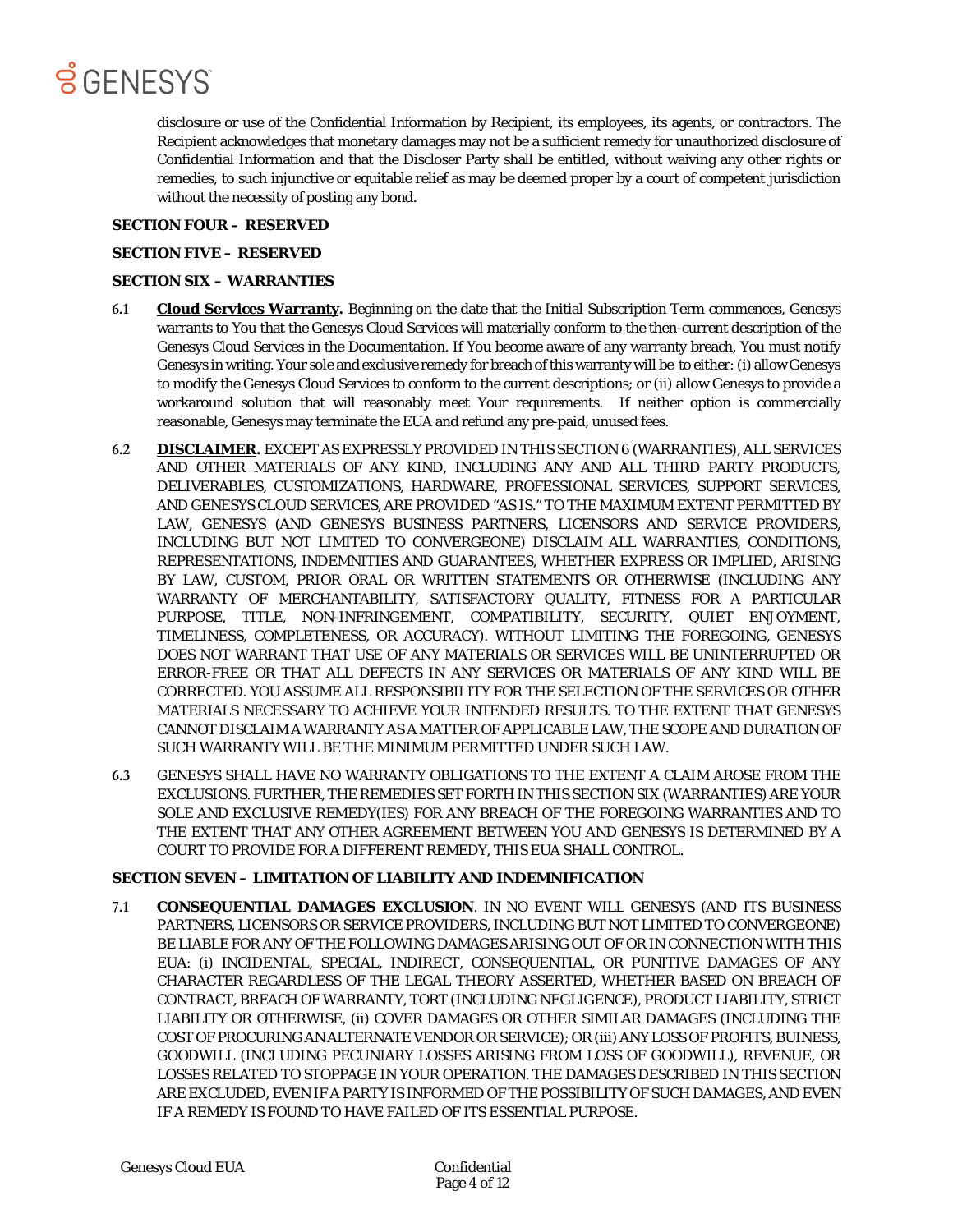# **B** GENESYS

- **7.2 LIMITATION OF LIABILITY.** THE TOTAL AGGREGATE LIABILITY OF GENESYS (AND ITS BUSINESS PARTNERS, LICENSORS AND SUPPLIERS, INCLUDING BUT NOT LIMITED TO CONVERGEONE) FOR ANY LOSS, COST, CLAIM OR DAMAGES IN CONNECTION WITH THE PERFORMANCE OR CONTEMPLATED PERFORMANCE OF THIS EUA, WHETHER IN CONTRACT, TORT (INCLUDING NEGLIGENCE OR BREACH OF STATUTORY DUTY), MISREPRESENTATION, RESTITUTION OR OTHERWISE, WILL BE LIMITED TO DIRECT DAMAGES AND WILL NOT EXCEED THE FEES ACTUALLY PAID BY YOU UNDER THE APPLICABLE ORDER IN THE TWELVE (12) MONTHS IMMEDIATELY PRECEDING THE CLAIM FOR THE MATERIALS OR SERVICES THAT ACTUALLY CAUSED THE LOSS, COST, CLAIM OR DAMAGE. YOU ACKNOWLEDGE AND AGREE THAT THIS LIMITATION ON LIABILITY FORMS A FUNDAMENTAL BASIS OF THE BARGAIN HEREUNDER, IN THE ABSENCE OF WHICH, THE ECONOMIC TERMS OF THIS EUA WOULD HAVE BEEN DIFFERENT. THIS SECTION WILL NOT APPLY TO DAMAGES THAT CANNOT BE LIMITED OR EXCLUDED BY LAW (IN WHICH EVENT THE LIMITATION WILL BE THE MINIMUM AMOUNT REQUIRED BY LAW).
- **7.3** The parties must use their reasonable efforts to mitigate any loss, damages or expense arising out of, or in connection with, the EUA.
- **7.4 Genesys Indemnification.** Subject always to Your compliance with Section 7.6 (Indemnification Procedures), Genesys will pay to defend You at Genesys expense and indemnify You for any amounts awarded against You in a final judgment or settlement approved by Genesys, with respect to any claims by a third party that the unaltered Genesys Cloud Services, as originally delivered to You, infringe or misappropriate any valid and enforceable patents, copyright registrations, federal trade dress registrations and federal trademark trade mark registrations of such third party which are enforceable in signatory countries to the Berne Convention. Genesys may at any time and at the option and expense of Genesys: (i) obtain for You a license to continue to use the element of the Genesys Cloud Services that is alleged to infringe a third party's rights; (ii) modify the Genesys Cloud Services so as to avoid infringement while preserving substantially equivalent functionality; or (iii) terminate the EUA and the licenses granted hereunder and refund to You the prepaid and unused fees covering the remainder of the term of the applicable Order.
- **7.5 Customer Indemnification.** You will defend Genesys and Genesys Affiliates and licensors at Your expense, indemnify Genesys and Genesys Affiliates against any judgments finally awarded by a court, and pay any settlements approved by You, with respect to any claims: (i) that Customer Data and/or Your method or process of doing or conducting business infringes any intellectual property rights of a third party; (ii) arising from Your non-compliance with the EUA, including Section 2 (Scope of Use); or (iii) any circumstances arising under the Exclusions.
- **7.6 Indemnification Procedures.** A party entitled to indemnification (**"Indemnified Party"**) will promptly notify the other party (**"Indemnifying Party"**) of any claim, at the Indemnifying Party's expense, and provide reasonable assistance to the Indemnifying Party with respect to handling the claim. Failure to provide timely notice or reasonable assistance will relieve the Indemnifying Party of its indemnification obligations to the extent that the Indemnifying Party has been materially prejudiced thereby. The Indemnifying Party will have the sole right to defend and settle any claim (except that the Indemnifying Party may not agree to any settlement that does not unconditionally release the Indemnified Party, without the Indemnified Party's prior written consent). The Indemnified Party will be entitled to participate in the defense of a claim and to employ legal representation at its own expense to assist in the handling of a claim.
- **7.7** GENESYS SHALL HAVE NO DEFENSE, WARRANTY OR INDEMNIFICATION OBLIGATIONS TO THE EXTENT ANY CLAIM(S) AROSE FROM AN EXCLUSION(S). FURTHER, SECTION 7 STATES THE ENTIRE LIABILITY AND OBLIGATION OF GENESYS AND GENESYS SUPPLIERS AND LICENSORS (INCLUDING BUT NOT LIMITED TO CONVERGEONE) FOR ANY AND ALL CLAIMS ARISING UNDER THIS EUA, AND YOUR SOLE AND EXCLUSIVE REMEDY, WITH RESPECT TO ANY INFRINGEMENT OR CLAIMS OF INFRINGEMENT BY THE SERVICES, OR ANY PART THEREOF, OF ANY PATENT, COPYRIGHT, TRADE SECRET OR OTHER PROPRIETARY RIGHT.

#### **SECTION EIGHT – TERM AND TERMINATION**

**8.1 Term**. The term of this EUA shall begin on the Effective Date and shall continue as set forth in the Order.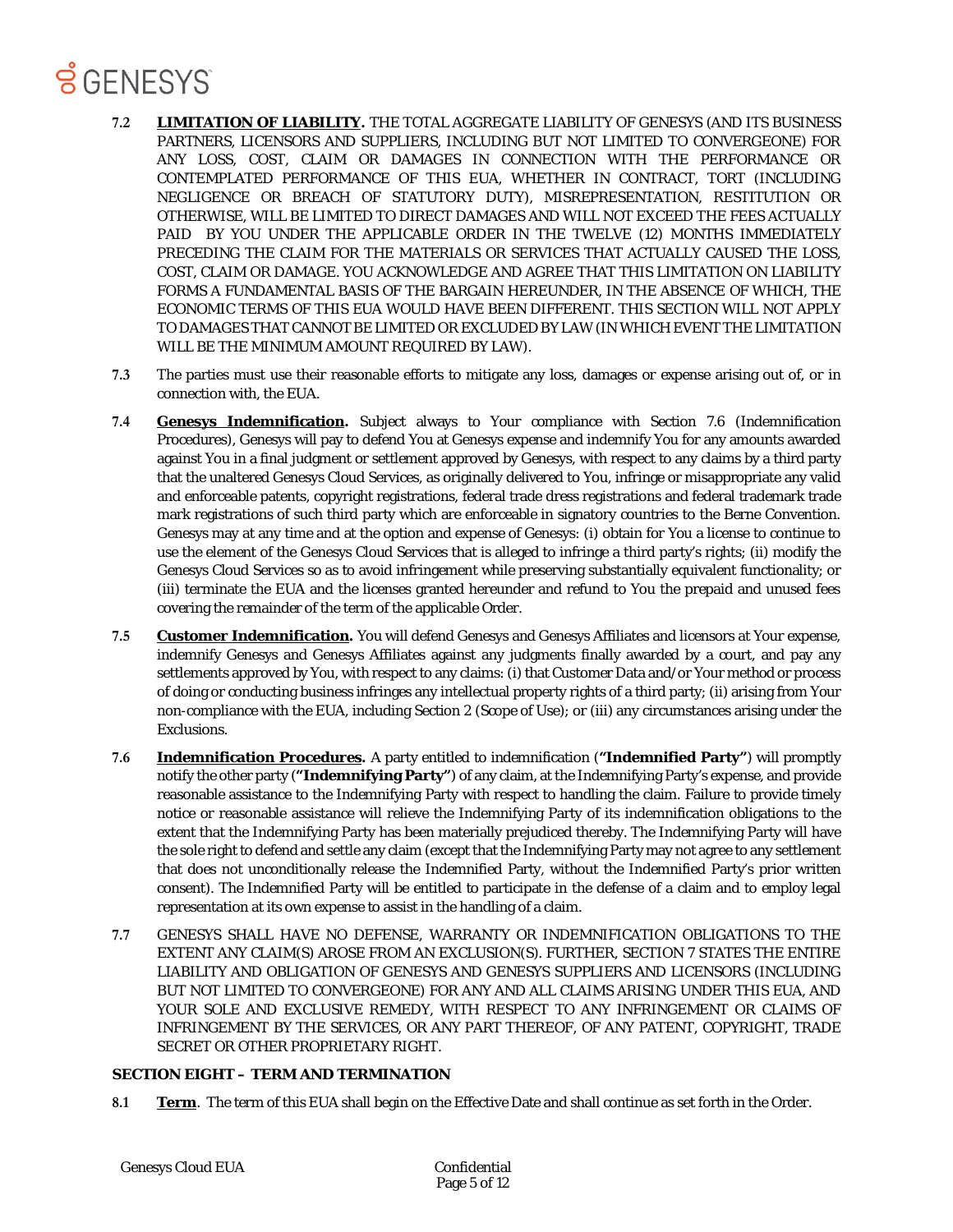- **8.2 Termination for Cause**. Either party may terminate the EUA upon notice and thirty (30) days opportunity to cure (if susceptible to cure) if the other party breaches a material term of the EUA, makes an assignment for the benefit of creditors, admits in writing its inability to pay debts as they become due, is the subject of a bankruptcy order, or becomes insolvent, or makes any arrangement or composition with or assignment for the benefit of its creditors, or if any of its assets are the subject of any form of seizure, or goes into liquidation, either voluntary (otherwise than for reconstruction or amalgamation) or compulsory or if a receiver, examiner, or administrator is appointed over its assets (or the equivalent of any such event in the jurisdiction of such other party. Failure to pay and violation of proprietary rights obligations are material breaches. If, during the cure period referenced in this Section 8.2.1, Genesys documents an effort to promptly cure the breach, then, notwithstanding anything to the contrary, You will not terminate the EUA while such good faith efforts are continuing. Our efforts to cure the breach may not exceed 120 days from Your notice.
- **8.3 Effect of Termination**. Immediately upon termination, the licenses granted hereunder and rights to use shall terminate, and You must stop using the Materials. Within five (5) days after termination You will (i) return the Materials and all copies, or (ii) destroy the Materials and all copies, and confirm in writing that they have been destroyed. You are responsible for retrieval of all Customer Data from the Genesys Cloud Services prior to any termination. An extension to allow for Your retrieval of Customer Data may be granted provided the following: (i) such extension period is limited to a maximum of thirty (30) days, (ii) You must provide advanced written notice prior to the expiration of the EUA or relevant Order, and (iii) additional fees may apply.
- **8.4 Survival of Terms.** All terms of this EUA which, by their nature, are intended to survive termination of this EUA will survive termination, including all payment obligations, use restrictions, confidentiality obligations, ownership terms, Customer Data terms, indemnification obligations, disclaimers, Exclusions, limitations of liability, effects of termination, and general terms.

#### **SECTION NINE – CUSTOMER DATA**

- **9.1 Ownership of Customer Data**. You retain ownership of and all intellectual property rights in Customer Data and grant Genesys a non-exclusive, non-sublicenseable (except to parties working on Our behalf), nontransferable, royalty-free license to access, process, store, transmit, and otherwise make use of the Customer Data as necessary to provide the Services and to otherwise fulfill the obligations of Genesys under the EUA. Genesys will not rent or sell any Customer Data.
- **9.2 Transfers of Data**. You agree that the Customer Data may be transferred or stored outside the country where You and Your customers are located in order to carry out the Services and other obligations of Genesys under the EUA.
- **9.3 THIS SECTION IS APPLICABLE TO CUSTOMERS WHO COLLECT DATA OR PROCESS DATA OF RESIDENTS OF THE EUROPEAN UNION OR THE UNITED KINGDOM. Data Processing Terms and Notice to Data Subjects**. The Customer Data will be kept secure and confidential in accordance with Section 3 (Confidentiality) of this EUA and the security and privacy policies referenced in the Genesys Cloud Schedule. You confirm that You have notified any Data Subjects of, and that You have a lawful basis for, use by Genesys of Customer Data to provide the Services to You, including the use of Amazon Web Service ("AWS") for storage of Customer Data. You are responsible for entering into any required data protection agreements.
- **9.4 Privacy**. You represent and warrant that You have obtained all consents necessary for Genesys to collect, access, process, store, transmit, and otherwise use Customer Data in accordance with the EUA. You shall comply with all requirements of integrity, quality, legality and all other similar aspects in respect of Customer Data. Genesys may, but is not obligated to, review or monitor any Customer Data. Genesys expressly disclaims any duty to review or determine the legality, accuracy or completeness of Customer Data.
- **9.5 Service Improvements**. Genesys may aggregate data and information related to the performance, operation and use of the Genesys Cloud Services to create statistical analyses, to perform benchmarking, to perform research and development and to perform other similar activities ("Service Improvements"). Genesys will not incorporate Customer Data in Service Improvements in a form that could identify You or Your customers. Genesys will use Industry Standard techniques to anonymize Customer Data prior to performing Service Improvements unless otherwise consented to by You. Customer Data will, at all times, be subject to the security controls set forth in this EUA. Genesys retains all intellectual property rights in Service Improvements and may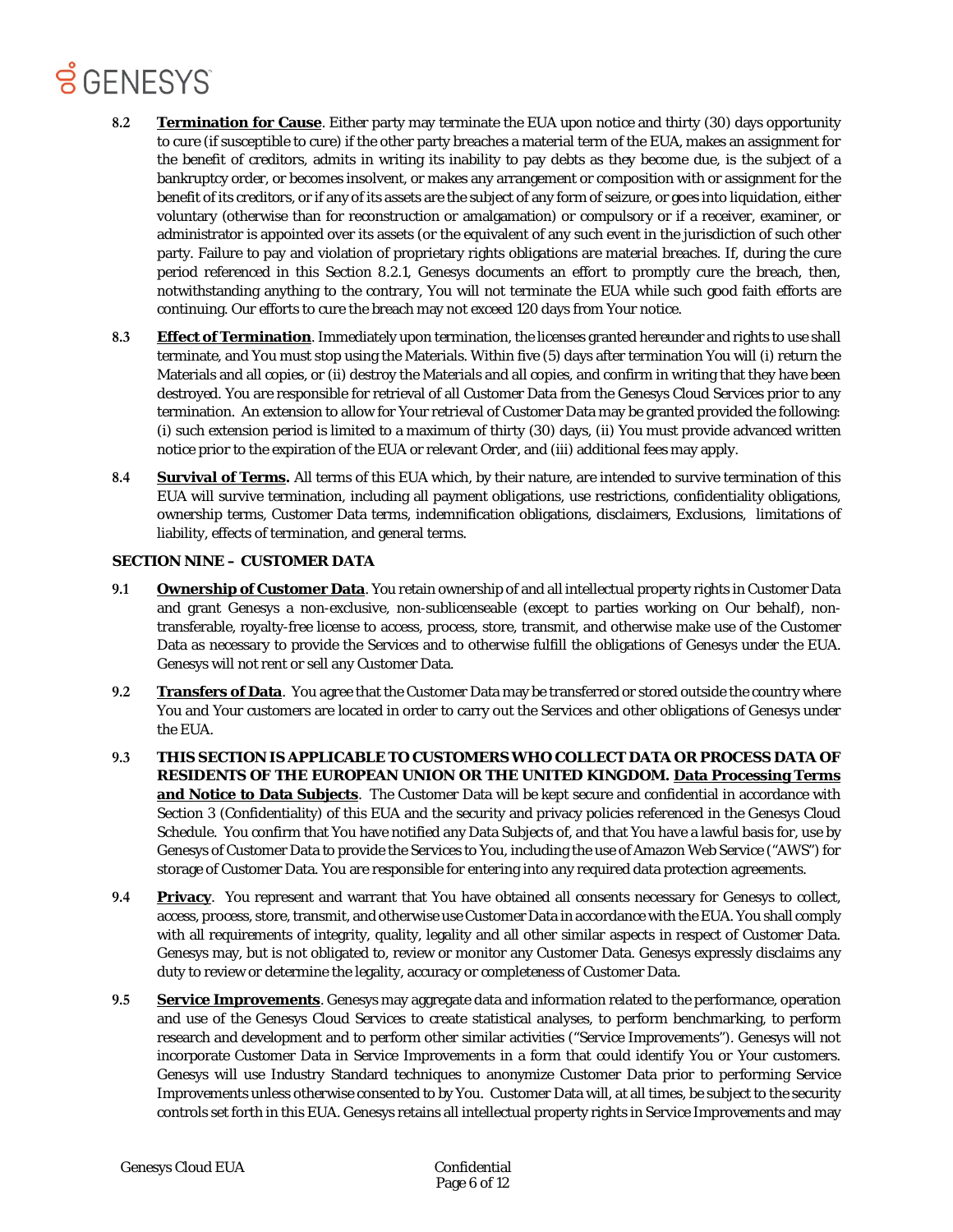

make them publicly available.

#### **SECTION TEN – GENERAL**

- **10.1 Assignment.** Neither party may assign its rights or obligations under the EUA, either in whole or in part, except (1) with respect to a sale of substantially all of the assets of its business, merger, or change in the party's ownership, (2) to an Affiliate or (3) with the prior written consent of the other party, which shall not be unreasonably withheld. Without limiting the preceding sentence, the rights and liabilities of the parties hereto shall bind and inure to the benefit of their respective successors and assigns. You understand and agree that third parties may provide products and services to You in connection with the EUA. You agree that any such third parties may directly invoice you for services rendered and products delivered, and You agree to pay such invoices in accordance with the EUA.
- **10.2 United States Government Usage.** This is a commercial item agreement. If the Services are acquired by or on behalf of the United States government, a state or local government in the United States, or a prime contractor or subcontractor (of any tier) of the foregoing, such government customers and users shall obtain only those commercial license rights set forth in the EUA.
- **10.3 Compliance with Laws.** Each party will comply with all Laws, as applicable to a party and, in the case of You, applicable to the Materials and their use. In no event will Genesys be responsible for providing, implementing, configuring, or coding the Materials in a manner that complies with any Laws that apply to Your business or industry, including without limitation, the Communications Act of 2003 as implemented by OFCOM, the Australia Telecommunications Act 1997 (Cth) and Acts related to telecommunications and the relevant industry codes approved by the Australian Communications and Media Authority, the UK Bribery Act, the US Foreign Corrupt Practices Act, the FTC or FCC regulations or the US Telephone Consumer Protection Act of 1991 **(collectively "Customer Specific Laws")**. You will comply with Customer Specific Laws, and in no event will Genesys, or Genesys business partners, licensors or suppliers, including but not limited to ConvergeOne, be liable for any claim or action arising from or related to Your failure to comply with any Customer Specific Laws, it being understood that You are solely liable for any such failure(s) and resulting claims or actions.
- **10.4 Cumulative Remedies, Force Majeure and Injunctive Relief**. All remedies available to the parties will be cumulative and the specification of a remedy will not preclude Genesys from pursuing other remedies available at law, or in equity. Except for payment obligations, neither party will be responsible for acts of Force Majeure. Nothing in this EUA will prevent Genesys from seeking immediate injunctive relief against You in the courts having jurisdiction over You.
- **10.5 Governing Law**. This EUA shall be governed by the laws of the State of California. In any dispute under the EUA, the prevailing party shall be entitled to recover its cost of enforcing its claim, including but not limited to attorney fees.
- **10.6 Independent Contractors.** The parties are acting as independent contractors. Nothing in the EUA shall be construed to create a partnership, joint venture or agency relationship between the parties.
- **10.7 Third party beneficiaries.** The extent permitted by applicable law, both parties acknowledge that Genesys Affiliates, together with Genesys business partners, licensors and service providers, including but not limited to ConvergeOne, are intended third-party beneficiaries of this EUA and that no other third-party rights are conferred by this EUA.
- **10.8 Notices**. You may receive notices from a supplier of Genesys Cloud Services or directly from the Genesys Cloud Service. Notice(s) of website modifications described in Section 10.12 may be made by (i) a posted notice on the Genesys corporate website; or (ii) sending a message to the email address then associated with Your account.
- **10.9 Waiver**. No provision of the EUA may be waived unless such waiver is in writing and signed by the party against which the waiver is to be effective. Either party's failure to act with respect to a breach by the other party of this EUA does not constitute a waiver of its rights with respect to subsequent or similar breaches.
- **10.10 Severance**. If any provision of this EUA is deemed invalid, illegal, or unenforceable, it will be considered stricken from this EUA, and the validity, legality and enforceability of the remaining provisions will not in any way be affected or impaired thereby.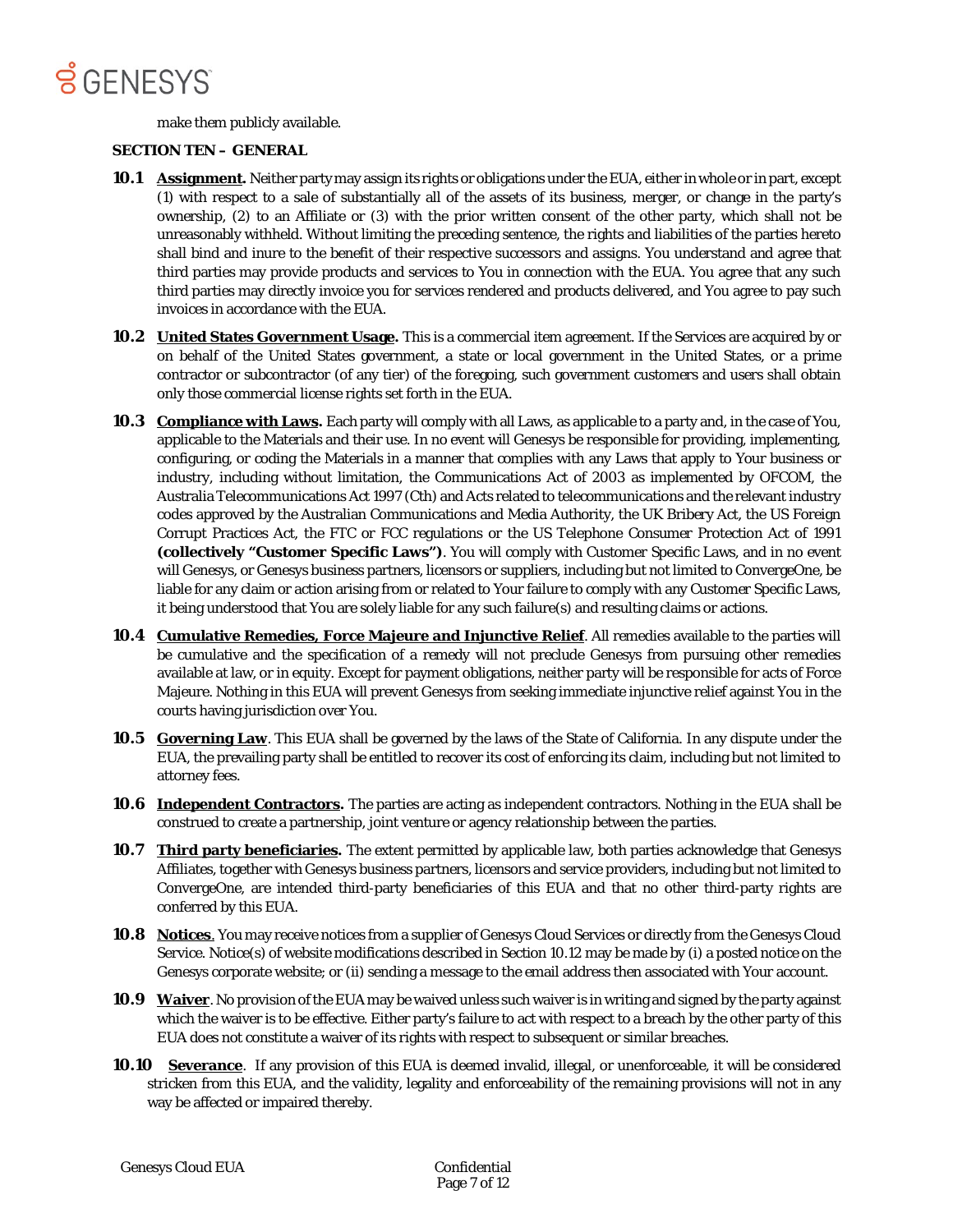- **10.11 Complete Agreement**; **Amendment.** The EUA constitutes the complete agreement between the parties and supersedes all prior agreements (including any prior non-disclosure agreements) and representations, written or oral, concerning the subject matter of the EUA.
- **10.12 Modifications.** Websites referenced in the EUA may be modified by Genesys at any time by posting a revised version on the applicable websites or by otherwise notifying You in accordance with the provisions in Section 10.8 (Notices). The modified terms will become effective upon posting or, if You are notified by email, as stated in the email message. By continuing to use the Materials after the effective date of any modifications to the EUA, You agree to be bound by the modified terms. If such modification materially decreases any obligations of Genesys or the functionality of the Genesys Cloud Services, You may terminate this EUA by providing Genesys with written notice within thirty (30) days of the effective date of the applicable modification. Any such termination shall be effective thirty (30) days after Genesys receives written notice from You.
- **10.13 Compliance.** You represent and warrant that (i) neither You, nor any Affiliate, are on any government-issued list of restricted persons or entities including the U.S. Commerce Department Entity List, Denied Persons List or Unverified List, the U.S. Treasury Department Specially Designated Nationals and Blocked Persons List, and the U.S. State Department Debarred Parties List; and (ii) You will not export or re-export, directly or indirectly, any services, products, or Materials or Confidential Information of any kind provided by Us to any countries outside the United States except as permitted under the U.S. Commerce Department's Export Administration Regulations.

#### **10.14 Reserved**.

- **10.15 Subcontracting.** Genesys may subcontract certain portions of the Services under this EUA to third parties, provided that Genesys shall be responsible for the performance of such subcontractors.
- **10.16 Anti-Corruption and Bribery Act Compliance**. In connection with any actions or activities associated with this EUA or in connection with the relationship between the parties, neither party will engage in any unlawful trade practices or any other practices that are in violation of the U.S. Foreign Corrupt Practices Act, the U.K. Bribery Act of 2010, or any other law that prohibits bribery or similar activity. Each Party will ensure that neither it nor its Affiliates, subcontractors and agents: either directly or indirectly, seek, receive, accept, give, offer, agree or promise to give any money, facilitation payment, or other thing of value from or to anyone (including but not limited to government or corporate officials or agents) as an improper inducement or reward for or otherwise on account of favorable action or forbearance from action or the exercise of influence; or fail to establish appropriate safeguards to protect against such prohibited actions. Each party will, upon request from the other party, provide evidence of the steps being taken to avoid prohibited actions, including the establishment of policies, practices, and/or business controls with respect to these laws. To the extent permitted by the relevant authority, each party will promptly inform the other party of any official investigation with regard to alleged breaches of the above laws that are related in any way to this EUA.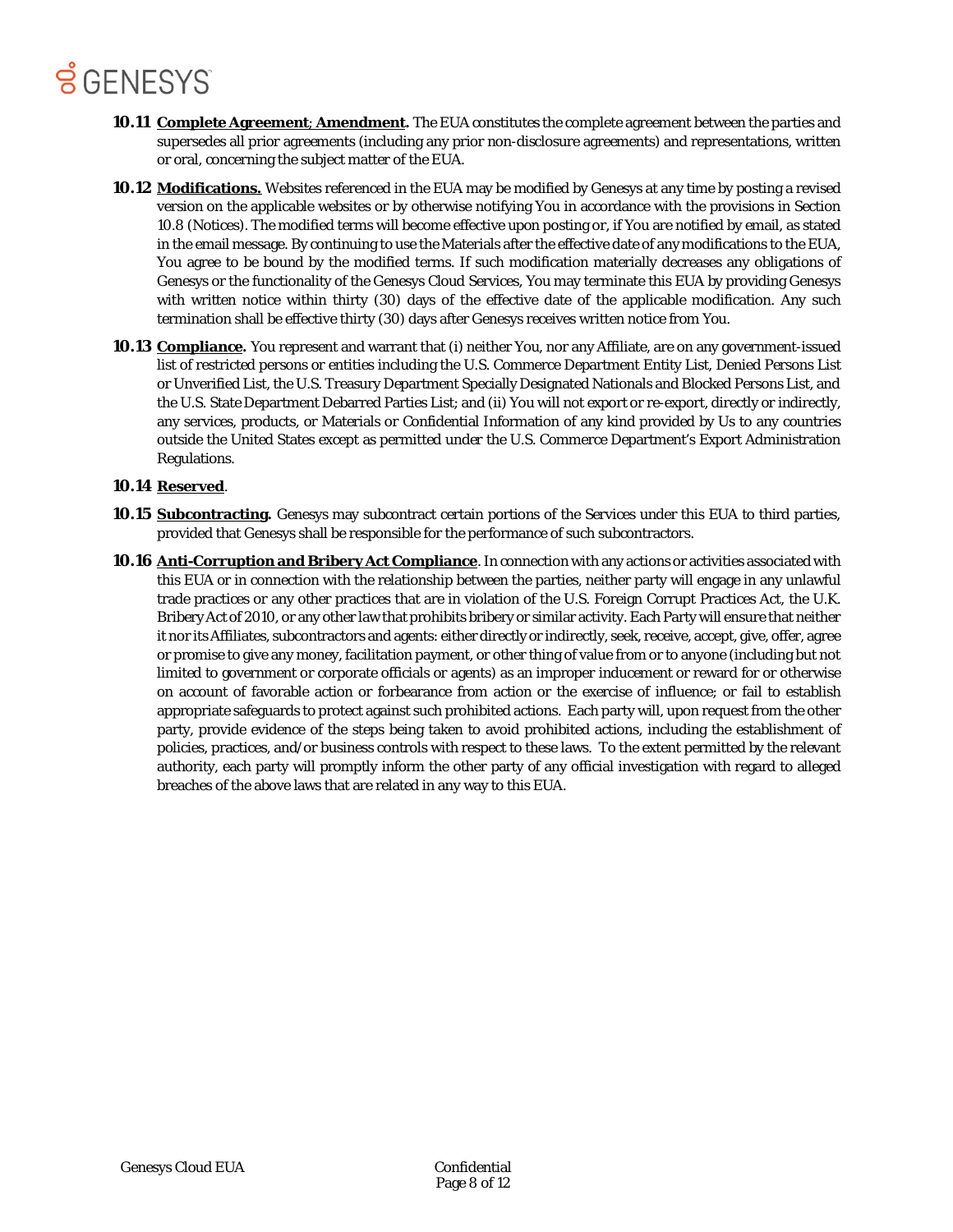

### **GENESYS CLOUD SCHEDULE**

This Genesys Cloud Schedule contains terms and conditions that govern Your access to and use of the Genesys Cloud Services.

- **1. Subscription Services.** Genesys grants You a right to use the Genesys Cloud Services in accordance with the EUA and this Genesys Cloud Schedule and the applicable product descriptions found in the Order.
- 1.1 **Data Center Services**. The software used to provide the Genesys Cloud Service is located on servers that are controlled by Amazon Web Service ("**AWS**"). You may access and use the software but have no right to receive a copy of the object code or source code to the software.
- 1.2 **Acceptable Use**. You shall comply with the AWS Acceptable Use Policy found at [https://aws.amazon.com/aup/, w](https://aws.amazon.com/aup/)hich is incorporated in the EUA by this reference.
- 1.3 **Third-Party Products**. If identified in an Order, You may purchase certain third-party hardware and software. The terms and conditions governing the use of any such third-party products will be the terms of the shrink-wrap, click-wrap or other third-party license included with such products. It is Your responsibility to prepare and maintain the location where the hardware is installed so as to conform to any utility, climate control, wiring, networking and communication interface specifications, to perform all regular maintenance
- 1.4 **Appfoundry**. In the event You purchase third party products and services through the Genesys AppFoundry website, You will be required to accept the supplier's terms and conditions through the AppFoundry website prior to activating Your license to the AppFoundry product. Your use of the AppFoundry products is subject to such supplier terms and conditions, and not the terms and conditions of this EUA. Genesys is not a party to the terms and conditions governing AppFoundry products, and all claims with respect to such AppFoundry products will be made with the relevant supplier. By activating an AppFoundry product, You are granting Genesys permission to share Your Genesys Cloud Services configuration and user information with the AppFoundry supplier, only to the extent such information is required by the AppFoundry supplier in order to provide the product.
- **2. Security and Privacy.** Security and privacy policies for the Genesys Cloud Service addressing use of Customer Data, which are incorporated by reference and may be updated from time to time in accordance with Section 10.12 of the EUA, are located at [https://help.mypurecloud.com/articles/purecloud-security-compliance/.](https://help.mypurecloud.com/articles/purecloud-security-compliance/)
- **3. Provision of Genesys Cloud Service.** The Genesys Cloud Service will be made available 24 hours a day, 7 days a week, except for: (i) occasional planned downtime at non-peak hours (for which You will be provided advance notice); or (ii) any unavailability caused by circumstances beyond the reasonable control of Genesys, including failure or delay of Your Internet connection, misconfiguration by You or any third party, issues on Your network, or telecommunications services contracted by or for You, or (iii) unavailability as a result of the actions of AWS, including (a) any maintenance or planned downtime of the AWS services, (b) any fault or failure of the AWS services, or (c) AWS either terminating or suspending Our or Your use of AWS services.

#### **4. Term and Payments.**

- 4.1 **Term.** This EUA governs use of the Genesys Cloud Services starting on the Effective Date and continues until the end of the term of the applicable Order for Genesys Cloud Services. The Initial Subscription Term shall begin after a period specified in the Order (if applicable) that is intended to allow You to implement the Genesys Cloud Services (the **"Ramp Period"**).
	- **4.1.1** If the Ramp Period is applicable under the Order, the Ramp Period shall begin upon the Effective Date of the applicable Order and shall continue for one hundred twenty (120) days if not otherwise specified in the Order. During the Ramp Period, You will be invoiced for Genesys Cloud Services based on actual usage, all applicable one-time fees, and for your use of telco, messaging, third-party, and AppFoundry products and services.
		- **4.1.1.1Core Services and Fees**. These include Your user licenses for Genesys Cloud Agents, Communicate, and apps and add-ons to Genesys Cloud purchased through the AppFoundry.
		- **4.1.1.2 Resource Charges**. These include any IVR Overage, API Usage, or Data Storage charges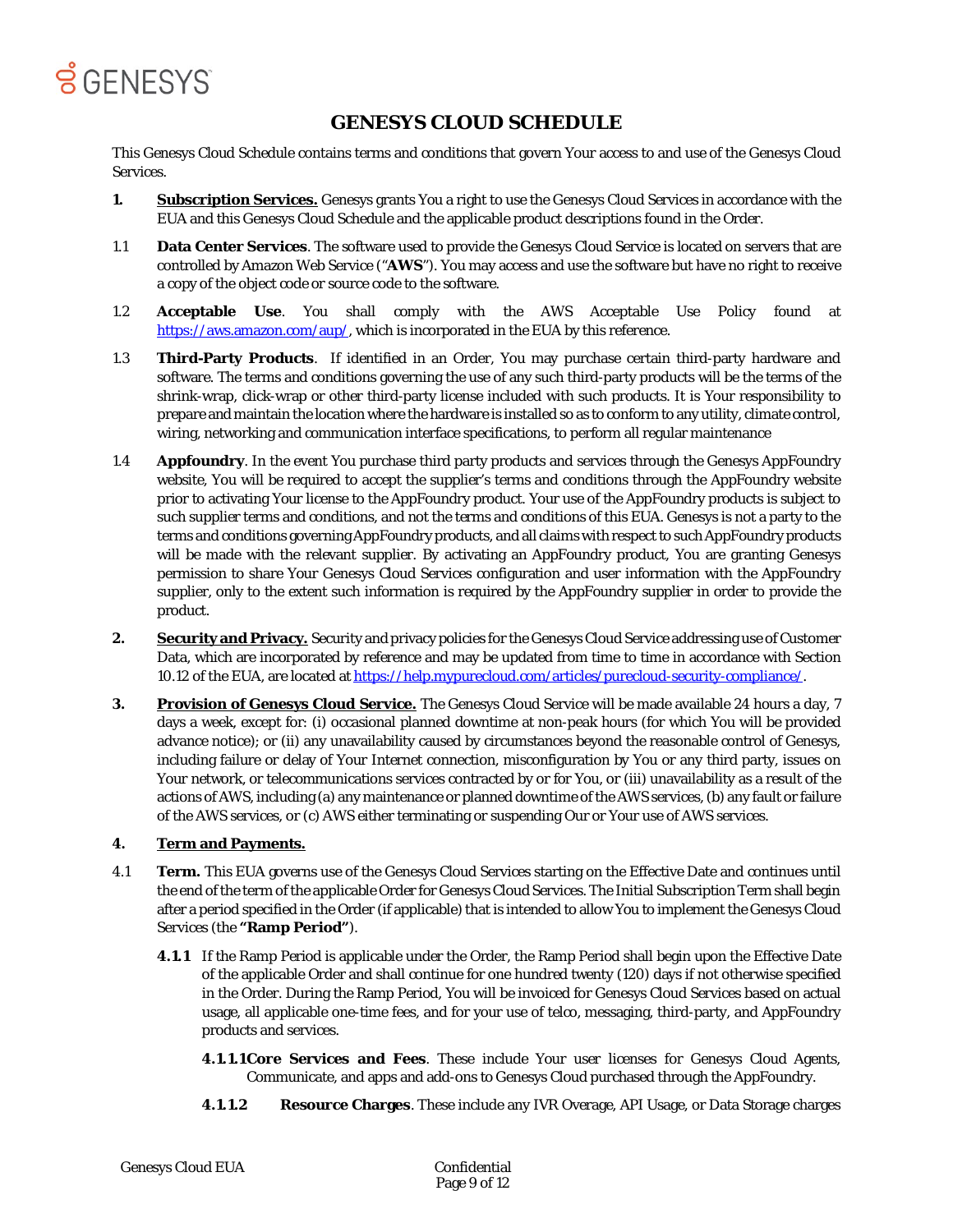

for usage in the period above the Fair Use Policy, as well as SMS & Messaging charges (Genesys Cloud 3 customers only).

- **4.1.1.3 Device Charges**. These include charges for physical Edges, Virtual Edges, phones, or other physical devices that may be included in Your subscription.
- **4.1.1.4 Telco Usage Charges (Genesys Cloud Voice)**. These charges include toll-free calling service, inbound and outbound calling service, call surcharges, and number setup charges.
- **4.1.1.5 Taxes and Fees**. These include federal, state, and local taxes and service fees that apply to Your Genesys Cloud subscription.
- **4.1.2 Automatic Renewal**. The Initial Subscription Term shall begin upon the end of the Ramp Period. At the end of the Initial Subscription Term and each renewal Subscription Term, Orders for Genesys Cloud Services shall (other than pricing) automatically renew on the same term and commitment structure described in Section 4.2 below, as specified in the previous Order, unless: (i) either party provides the other party written notice of its intent to not renew at least 30 days prior to expiration of the then-current Subscription Term ("Non-renewal Notice Date"); (ii) the expiring Order provides for a different automatic renewal period; or (iii) the parties agree in writing to renew for a term of different duration. However, if a written agreement for a different renewal term duration occurs after the Non-renewal Notice Date, the new renewal term duration may only be greater than the renewal term duration that would have been applicable had the Order automatically renewed as described in this Section. If neither party has notified the other of non-renewal by the Non-renewal Notice Date, the parties will not be permitted to cancel the automatically renewing Subscription Term without the other party's written agreement. Pricing for any renewal period, including auto-renewals as described in this Section, shall be at the then current list pricing, unless otherwise agreed upon in a Order.
- 4.2 **Payment Structure.** You must pay the fees listed on the relevant Order. Subscription payments will be structured differently based on the term You select from the three options below and the commitment structure will be set forth in the Order.
	- 4.2.1 **Monthly Term**. The actual monthly fees will be calculated based on usage and invoiced to You in arrears on a monthly basis. Subscription prices for the monthly term are subject to changes in the then current pricing. During the Ramp Period, no monthly minimum shall apply. After the Ramp Period, there will be a monthly minimum that is set forth in Section 5.3.

#### 4.2.2 **Annual Term**

- 4.2.2.1 **Annual Term; Annual Pre-Payment**. You will be billed in advance for twelve months of subscription fees. This payment covers the minimum commitments for the Subscription Term, beginning upon the end of the Ramp Period. During the Ramp Period, You will be billed in arrears for actual usage at the pro-rated Annual Subscription rates set forth in the Order, prorated for the monthly unit rates. After the Ramp Period, if actual usage in a month exceeds the Annual Subscription amount set forth in the Order (prorated for a one-month period), You will be charged for such excess usage at the Subscription rates set forth in the Order, pro-rated for the monthly unit rates. Overages, if any, will be billed monthly in arrears. Any prepaid amount is nonrefundable.
- 4.2.2.2**Annual Term; Monthly Payment**. During the Ramp Period, no minimum commitments will apply, and You will be billed for actual usage at the monthly subscription rates set forth in the Order. After the Ramp Period, the monthly subscription represents a minimum billing amount, which will be billed in advance of each month. Any usage above the monthly subscription will be charged at the Subscription rates listed in the Order, which will be billed monthly in arrears.

#### **5 Minimum Charges**.

**5.1 Monthly Payment Structure**. The minimum charge, regardless of usage and not including tax, for Genesys Cloud subscription fees with a monthly payment structure will be the greater of (i) \$2,000.00 USD per month or, (ii) the minimum commitments set forth in the Order.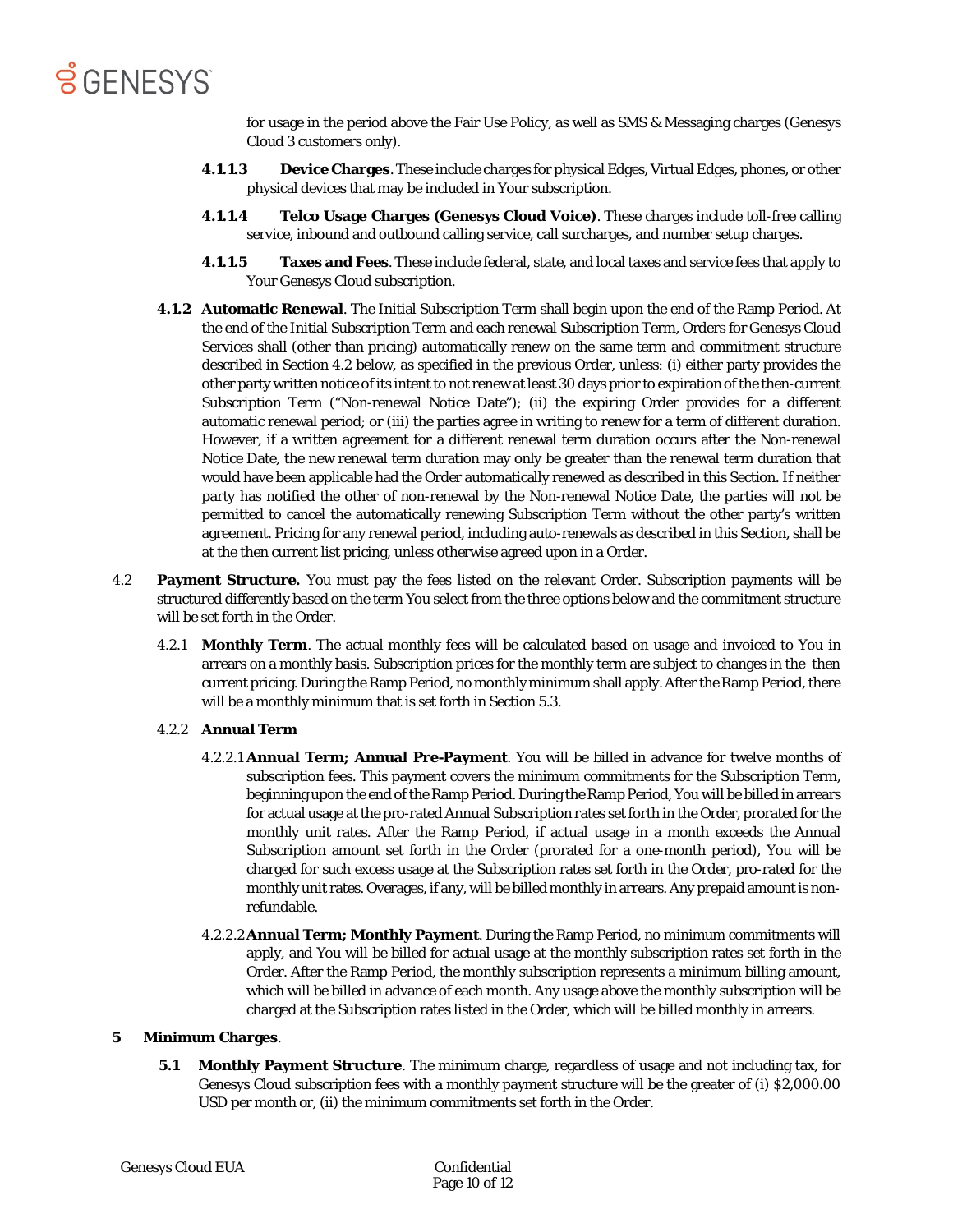- **5.2 Annual Payment Structure**. The minimum charge for Genesys Cloud subscription fees with an annual payment structure, regardless of usage and not including tax, will be the greater of (i) \$24,000.00 USD per year, or (ii) the Annual Subscription Fee set forth in the applicable Order.
- **5.3** These minimums only apply to the license subscription fee, and do not apply to other fees such as services, virtual Edge devices, hardware, etc. By signing an applicable Order, You agree to pay such minimum charges for the Initial Subscription Term and any Renewal Terms.
- **5.4** 5.3.1.3 Usage Reports. Monthly usage reports are available here: [https://help.mypurecloud.com/articles/download-usage-reports/.](https://help.mypurecloud.com/articles/download-usage-reports/)

#### **6 Additional Terms and Conditions, As Applicable**.

- **6.1** You agree to abide by Facebook terms and policies when using the Facebook Messenger integration with Genesys Cloud:
	- **6.1.2** Terms[: https://www.facebook.com/terms.php](https://www.facebook.com/terms.php)
	- **6.1.3** Commercial Terms: [https://www.facebook.com/legal/commercial\\_terms](https://www.facebook.com/legal/commercial_terms)
	- **6.1.4** Platform Policy[: https://developers.facebook.com/policy](https://developers.facebook.com/policy)
	- **6.1.5** Approval and continuing usage of the Facebook Messenger platform is subject to initial and ongoing review and monitoring by Facebook.
- **6.2** You may configure one Wallboard Account within PureCloud at no charge. Subsequently configured Wallboard Accounts are charged at the rates quoted. Information on how to configure a Wallboard Account is located here: [https://help.mypurecloud.com/articles/create-a-wallboard-account/.](https://help.mypurecloud.com/articles/create-a-wallboard-account/) The BYOC rate table is described a[t https://help.mypurecloud.com/?p=151378.](https://help.mypurecloud.com/?p=151378)
- **6.3** Any use of the SMS/Messaging Service within PureCloud 3 will be governed by the terms and invoiced per the rates found at [https://help.mypurecloud.com/?p=150871.](https://help.mypurecloud.com/?p=150871)

#### **7 Resource Services Costs**.

- **7.1 Basic IVR Usage**. You can use up to the "fair use" basic IVR amounts allocated by user without being charged. For allocation amounts, se[e https://help.mypurecloud.com/articles/routing-usage/.](https://help.mypurecloud.com/articles/routing-usage/)
- **7.2 Data Storage**. You can use up to the "fair use" storage amounts allocated by user without being charged. For allocation amounts, see [https://help.mypurecloud.com/articles/data-storage-usage/.](https://help.mypurecloud.com/articles/data-storage-usage/)
- **7.3 API Usage**. You can use up to the "fair use" API request count allocated by user without being charged. For allocation amounts, see [https://help.mypurecloud.com/articles/api-on-demand](https://help.mypurecloud.com/articles/api-on-demand-charge/)[charge/.](https://help.mypurecloud.com/articles/api-on-demand-charge/)
- **7.4 Basic Voice Transcription**. You can use the "fair use" voice transcription minutes allocated by user without being charged. See [https://help.mypurecloud.com/articles/fair-use-voice](https://help.mypurecloud.com/articles/fair-use-voice-transcription-charges/)[transcription-charges/.](https://help.mypurecloud.com/articles/fair-use-voice-transcription-charges/)
- **7.5 Predictive Engagement**. Genesys Cloud 2 and Genesys Cloud 3 subscriptions include access to Altocloud, a real-time journey analytics platform that observes and analyzes visitors on PureCloud customer websites. Pricing and instructions to configure and activate Altocloud are located here: [https://help.mypurecloud.com/articles/predictive-engagement-event-pricing/.](https://help.mypurecloud.com/articles/predictive-engagement-event-pricing/)
- **7.6 PureCloud Short Message Service (SMS)**. Available to PureCloud 3 Users or to Agents with the Genesys Cloud User 1 Digital II Upgrade or Agents with the Genesys Cloud User 2 Digital I Upgrade. [https://help.mypurecloud.com/articles/messaging-pricing/.](https://help.mypurecloud.com/articles/messaging-pricing/)
- **7.7** Genesys Cloud Third-Party Messaging (WhatsApp, Facebook, Twitter, LINE, etc.).
	- **7.7.1** Available to PureCloud 3 Users or to Agents with the Genesys Cloud User 1 Digital II Upgrade or Agents with the Genesys Cloud User 2 Digital I Upgrade. For pricing see [https://www.whatsapp.com/legal/business-solution-terms.](https://www.whatsapp.com/legal/business-solution-terms)